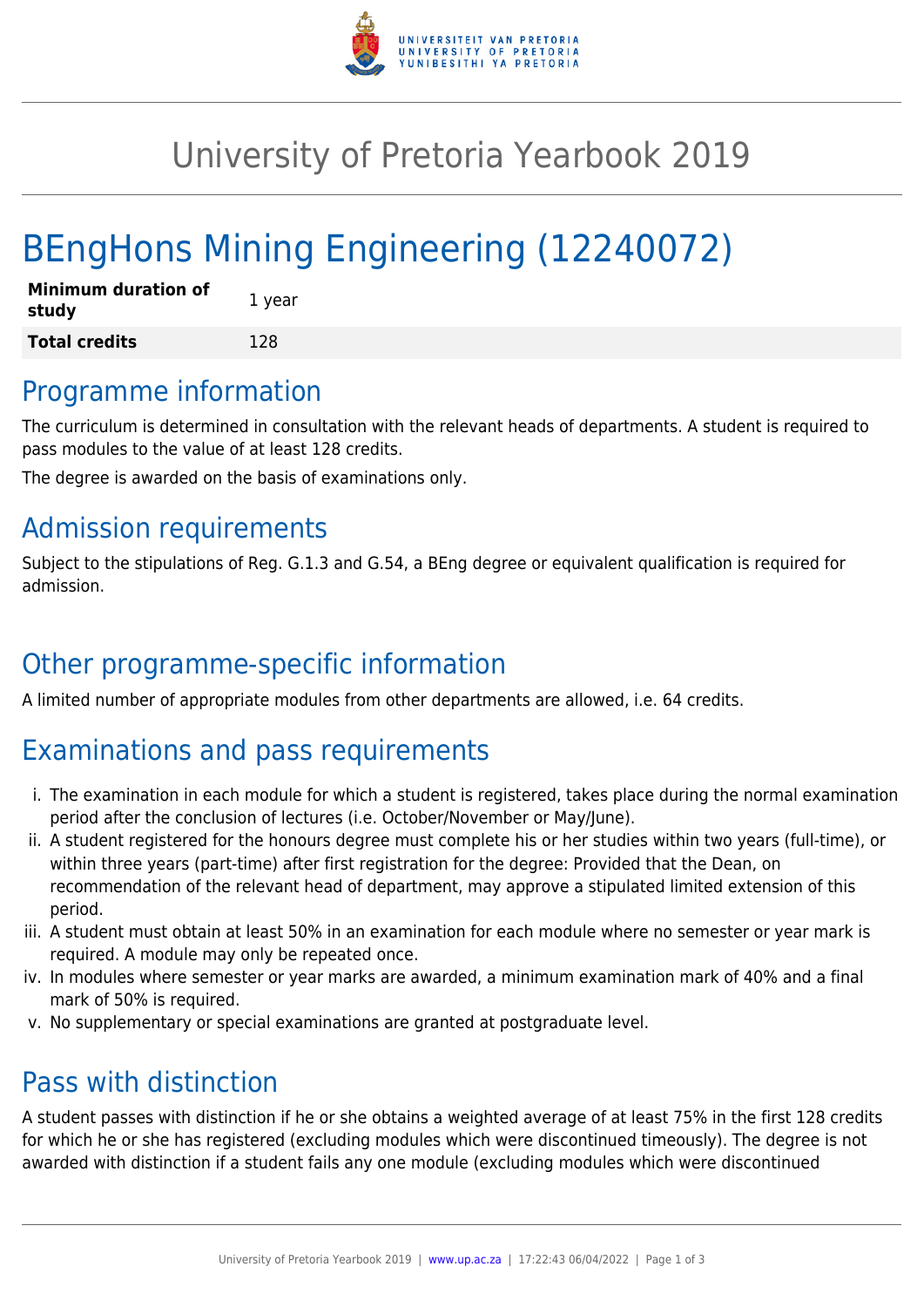

timeously).